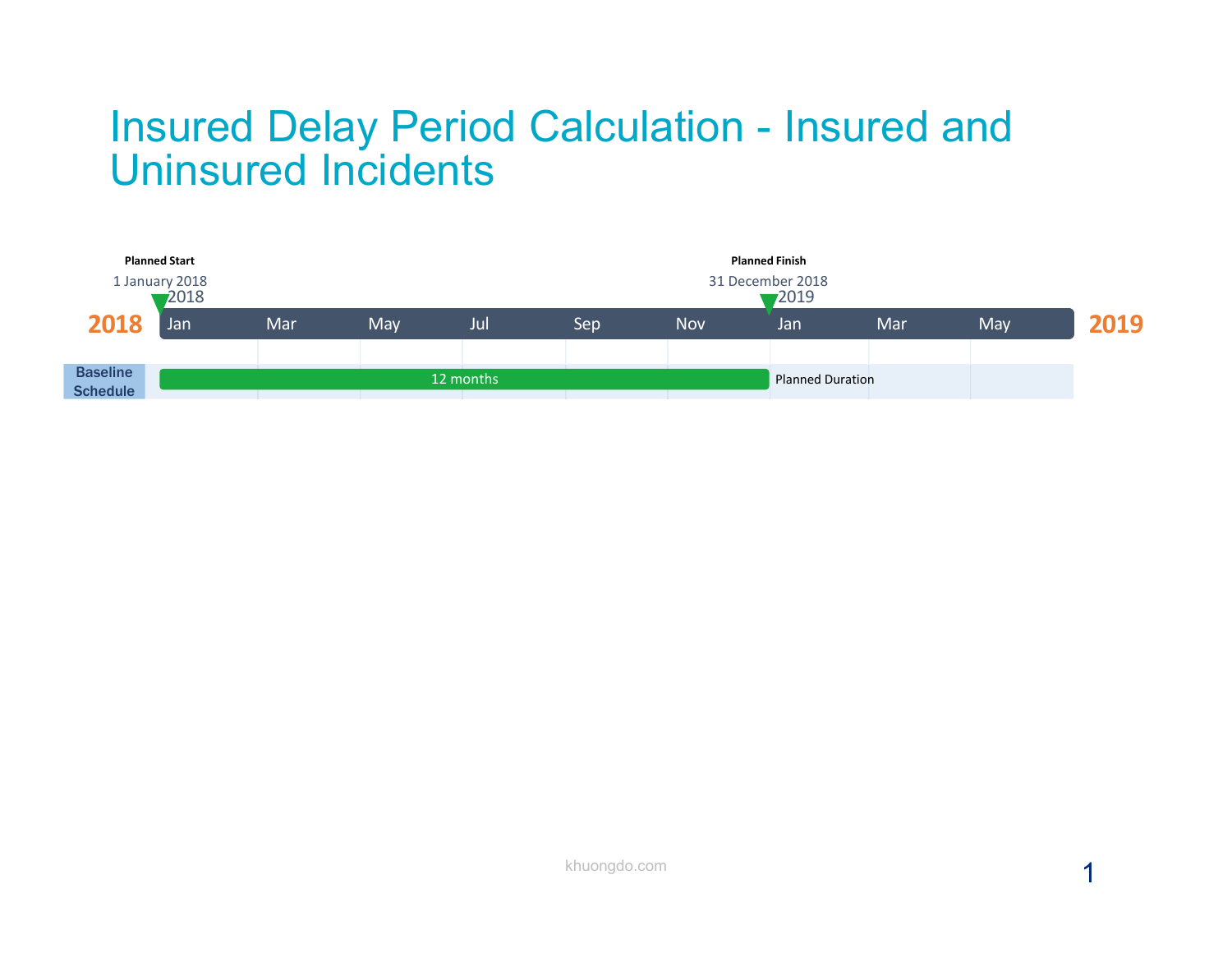## Insured Delay Period Calculation - Insured and **Insured Delay Period Calculation - Insured and Uninsured Incidents**

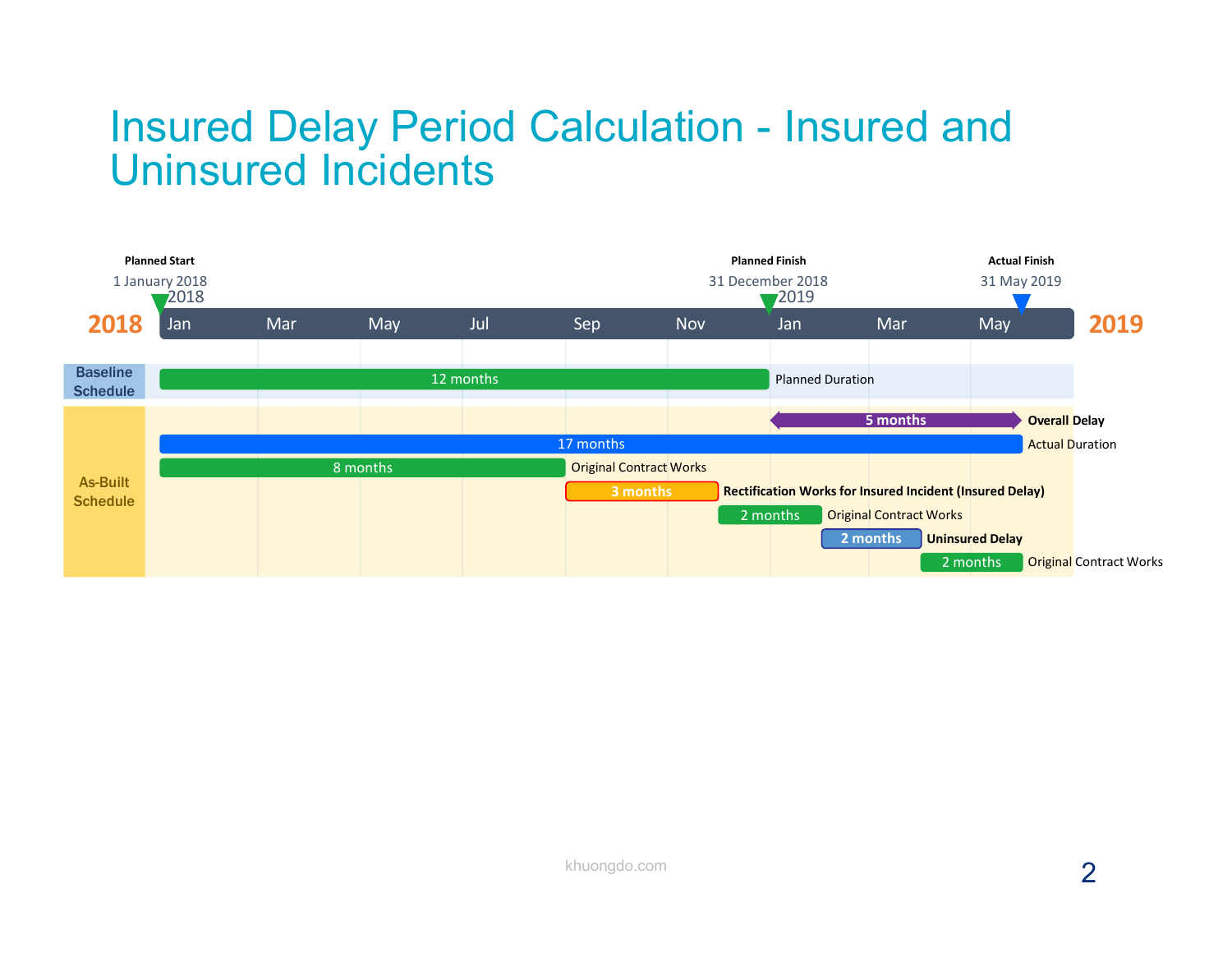## **Insured Delay Period Calculation - Insured and<br>Uninsured Incidents** Uninsured Incidents

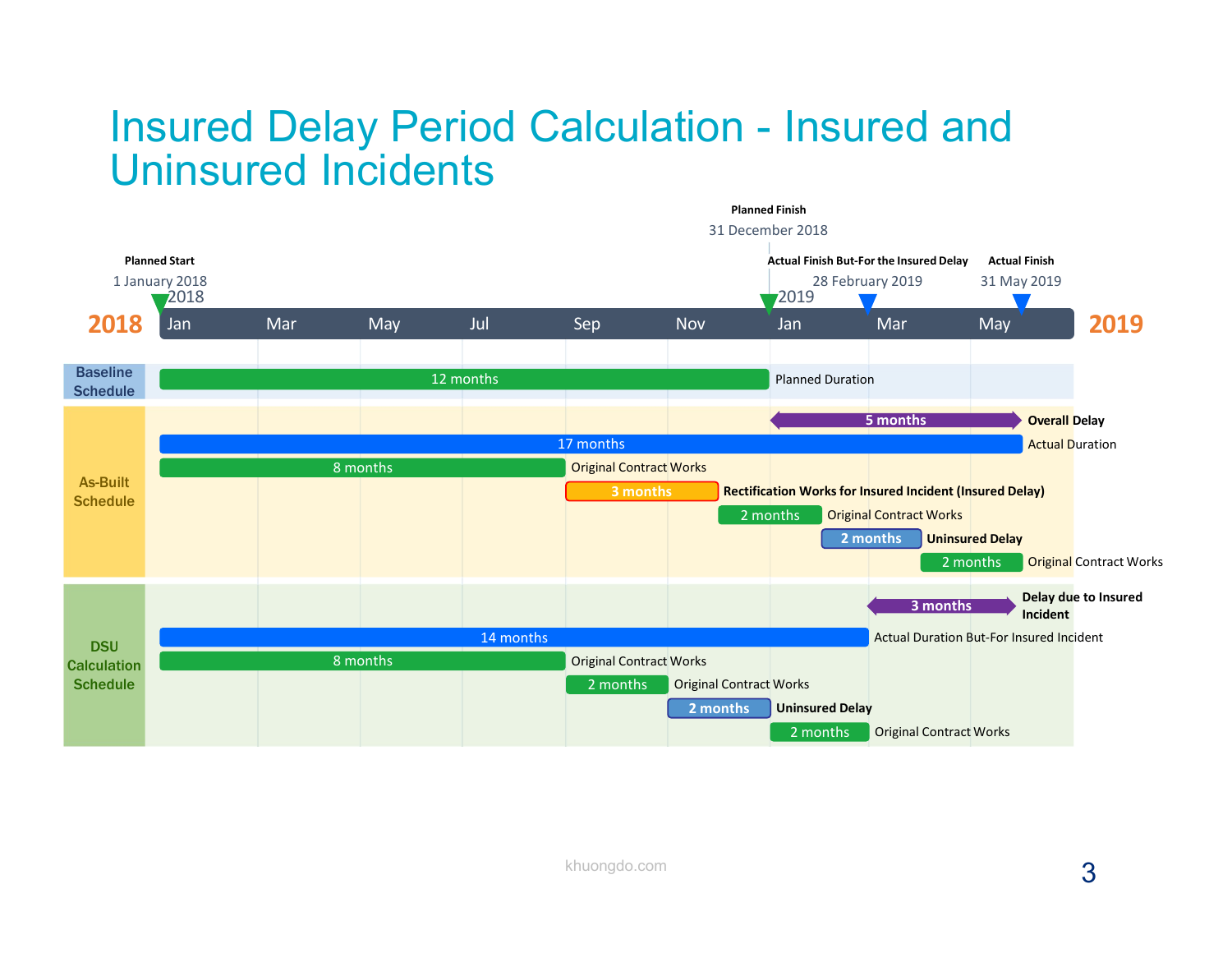# Insured Delay Period Calculation - Insured and Insured Delay Period Calculation - Insured and<br>Uninsured Incidents — Concurrent Delay<br>Alanced Binak

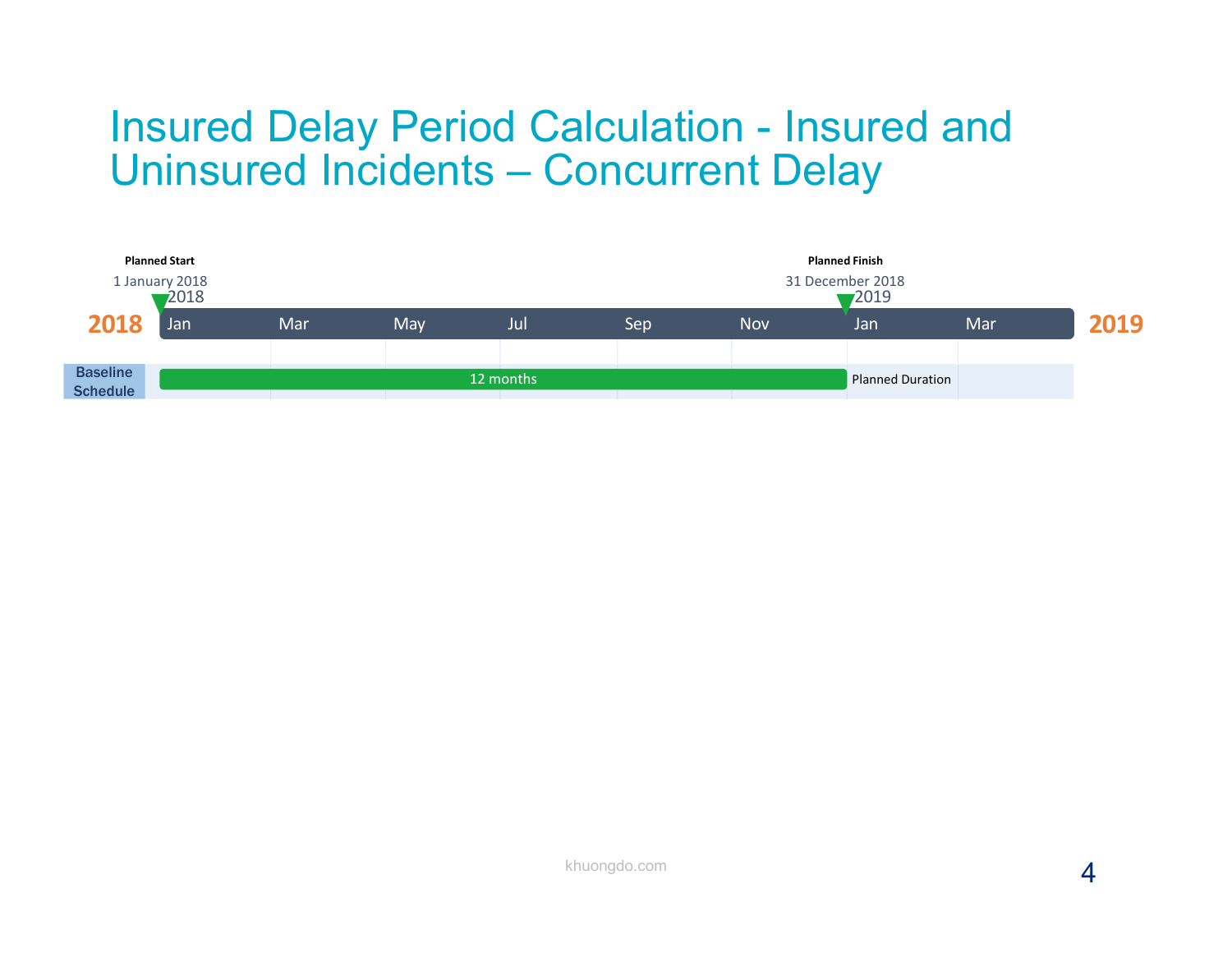# Insured Delay Period Calculation - Insured and Insured Delay Period Calculation - Insured and<br>Uninsured Incidents — Concurrent Delay<br>Alanced Binkh Actual Finish Actual Finish Actual Finish Actual Finish Actual Finish Actual Finish Actual Finish